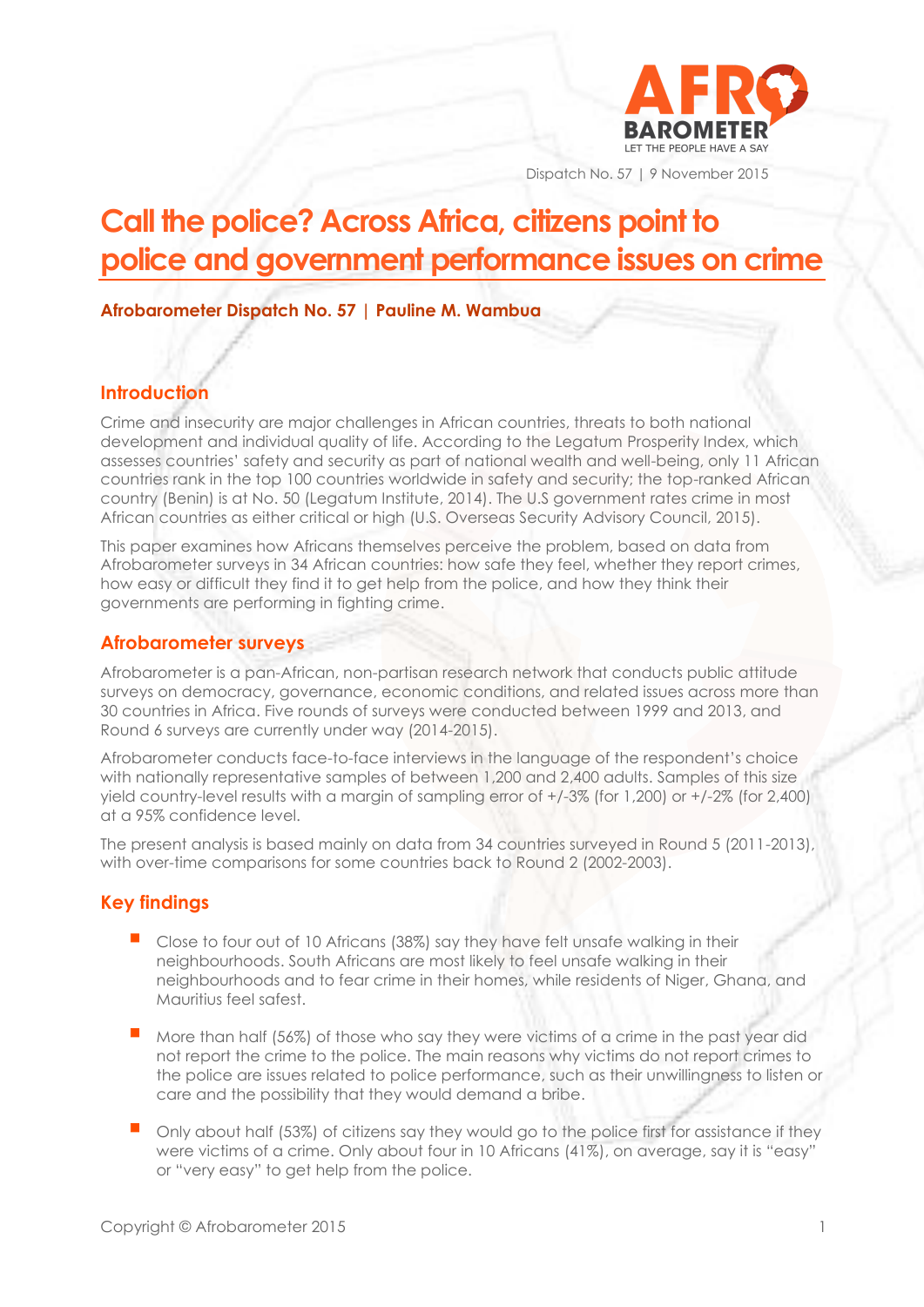

- Fewer than half (49%) of citizens say their governments are performing "fairly well" or "very well" in reducing crime. Across 16 countries tracked since 2002, average ratings of government performance in fighting crime have not fluctuated significantly, although assessments within individual countries have improved significantly in Botswana, Malawi, and South Africa, while performance ratings have declined by more than 20 percentage points in Kenya and Mali.
- On almost all indicators, average results across 34 countries mask enormous variation in the experiences and perceptions of individual countries.

### **Experience of fear and crime**

Close to four out of 10 Africans (38%) say they felt unsafe walking in their neighbourhood "once or twice," "several times," "many times," or "always" in the 12 months preceding the survey. More than half of respondents in South Africa (60%), Cameroon, (54%), Madagascar (54%), Senegal (53%), Swaziland (52%), and Egypt (52%) report having felt unsafe, compared to fewer than one in five citizens of Niger, Ghana, and Mauritius (Figure 1).

On average, 14% say they felt unsafe "many times" or "always," ranging from 4% in Mauritius and Ghana to 31% in Madagascar and 29% in Egypt.

On average, 31% of citizens feared crime in their homes "just once or twice," "several times," "many times," or "always" in the preceding year. South Africans were most likely to fear crime (54%), while fewer than one in five residents of Niger, Mauritius, Algeria, Ghana, Namibia, and Benin feared crime in their homes (Figure 2).

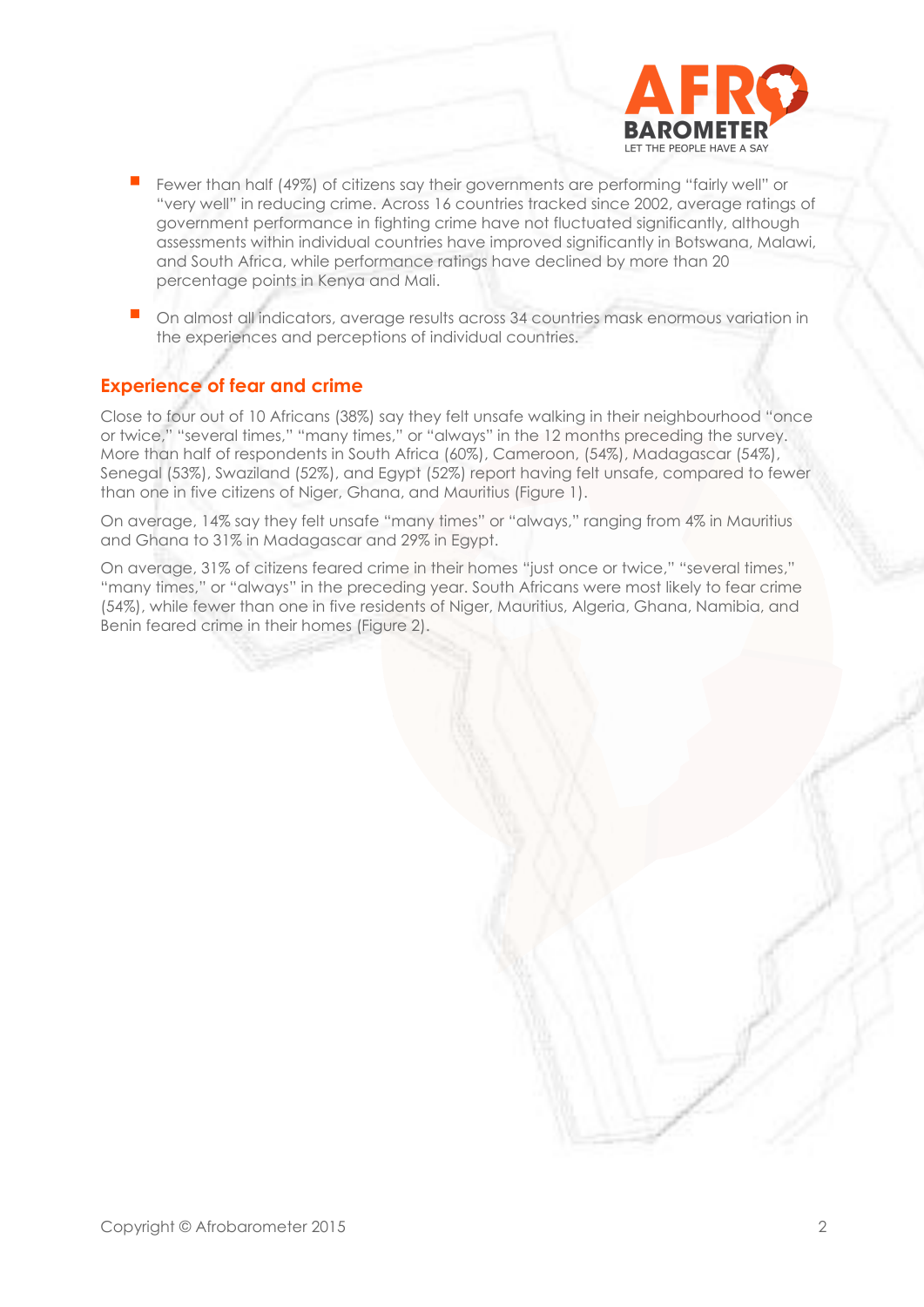



#### **Figure 1: Felt unsafe walking in the neighbourhood** | 34 countries | 2011/2013

**Respondents were asked:** *Over the past year, how often, if ever, have you or anyone in your family felt unsafe walking in your neighbourhood?*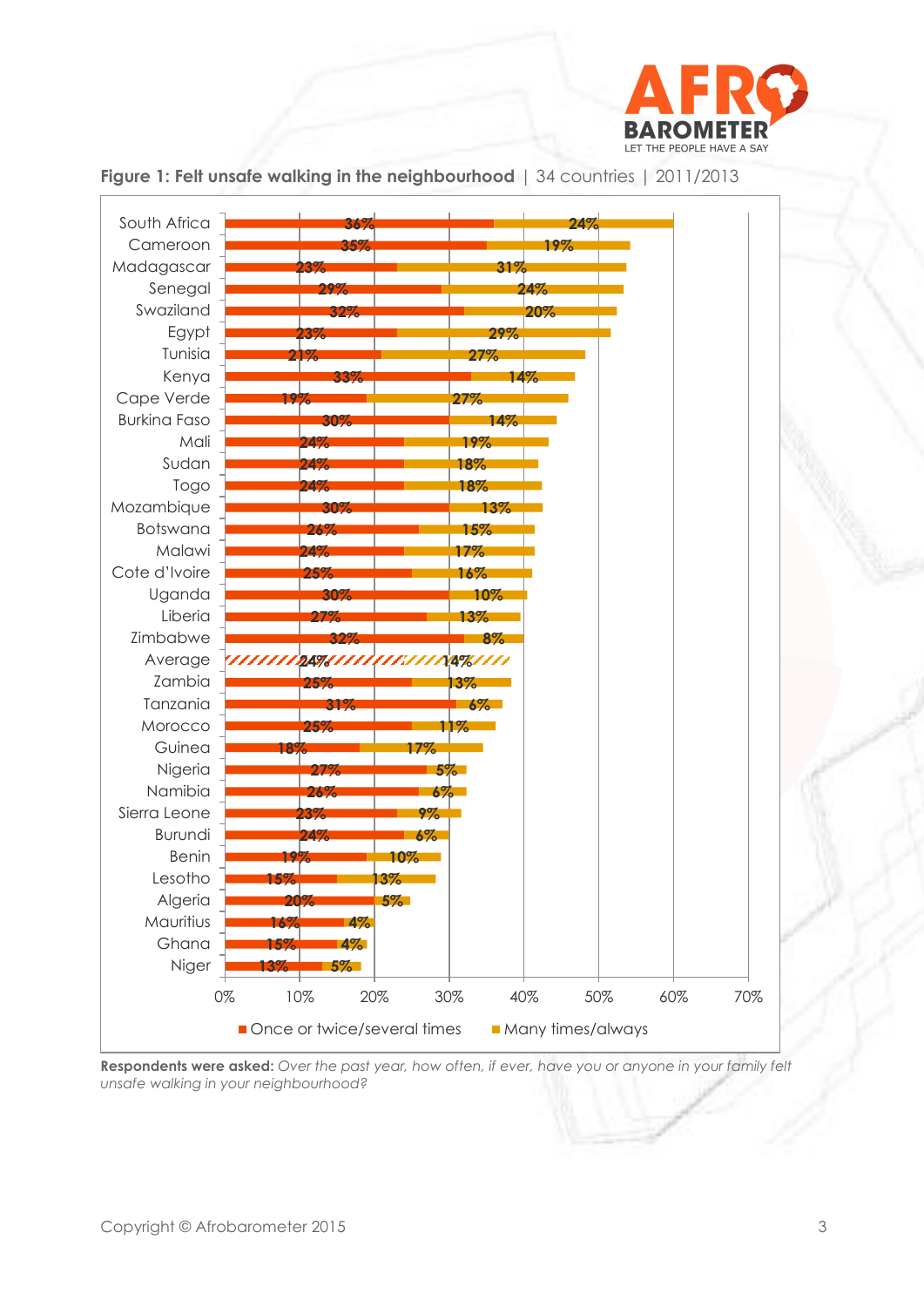



**Figure 2: Fear of crime in the home** | 34 countries | 2011/2013

**Respondents were asked:** *Over the past year, how often, if ever, have you or anyone in your family feared crime in your own home?*

*(% who say "just once or twice," "several times," "many times," or "always")*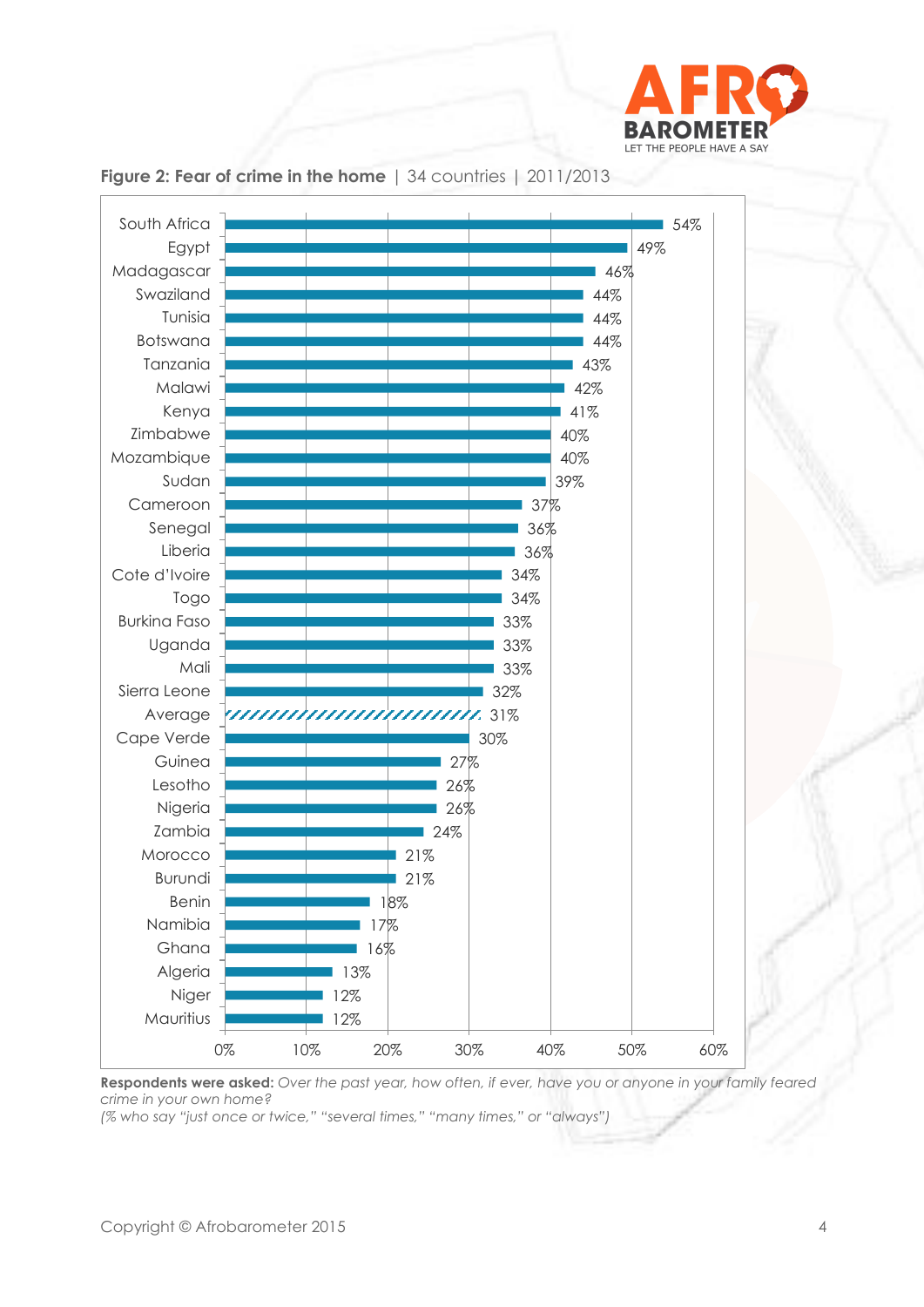

One-fourth (25%) of survey respondents say something was stolen from their house in the previous year. Liberians (51%) were more than twice as likely to be victims of theft as the 34 country average, while only 7% of Algerians and Egyptians say they suffered a theft (Figure 3).





**Respondents were asked:** *During the past year, have you or anyone in your family had something stolen from your house?*

*(% who say "yes, once," "yes, twice," or "yes, three or more times")*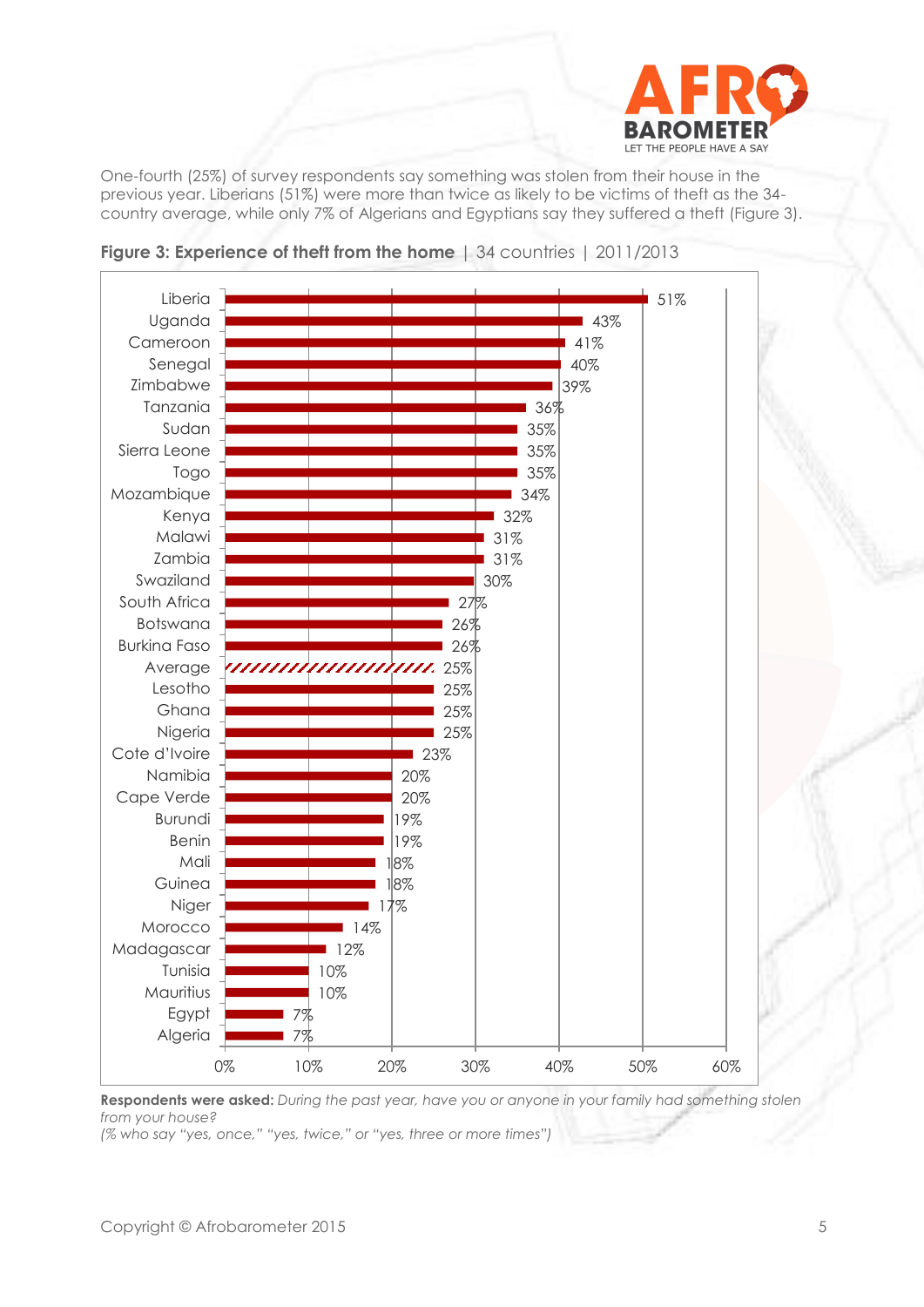

About one in 12 respondents (8%) say they or a member of their family were physically attacked at least once during the preceding year. Ugandans and Cameroonians were most likely to say they had been attacked (17%), while only 1% of Mauritians suffered a physical attack (Figure 4).



**Figure 4: Physically attacked during the previous year** | 33 countries | 2011/2013

**Respondents were asked:** *During the past year, have you or anyone in your family been physically attacked? (% who say "yes, once," "yes, twice," or "yes, three or more times") Note: This question was not asked in Tanzania.*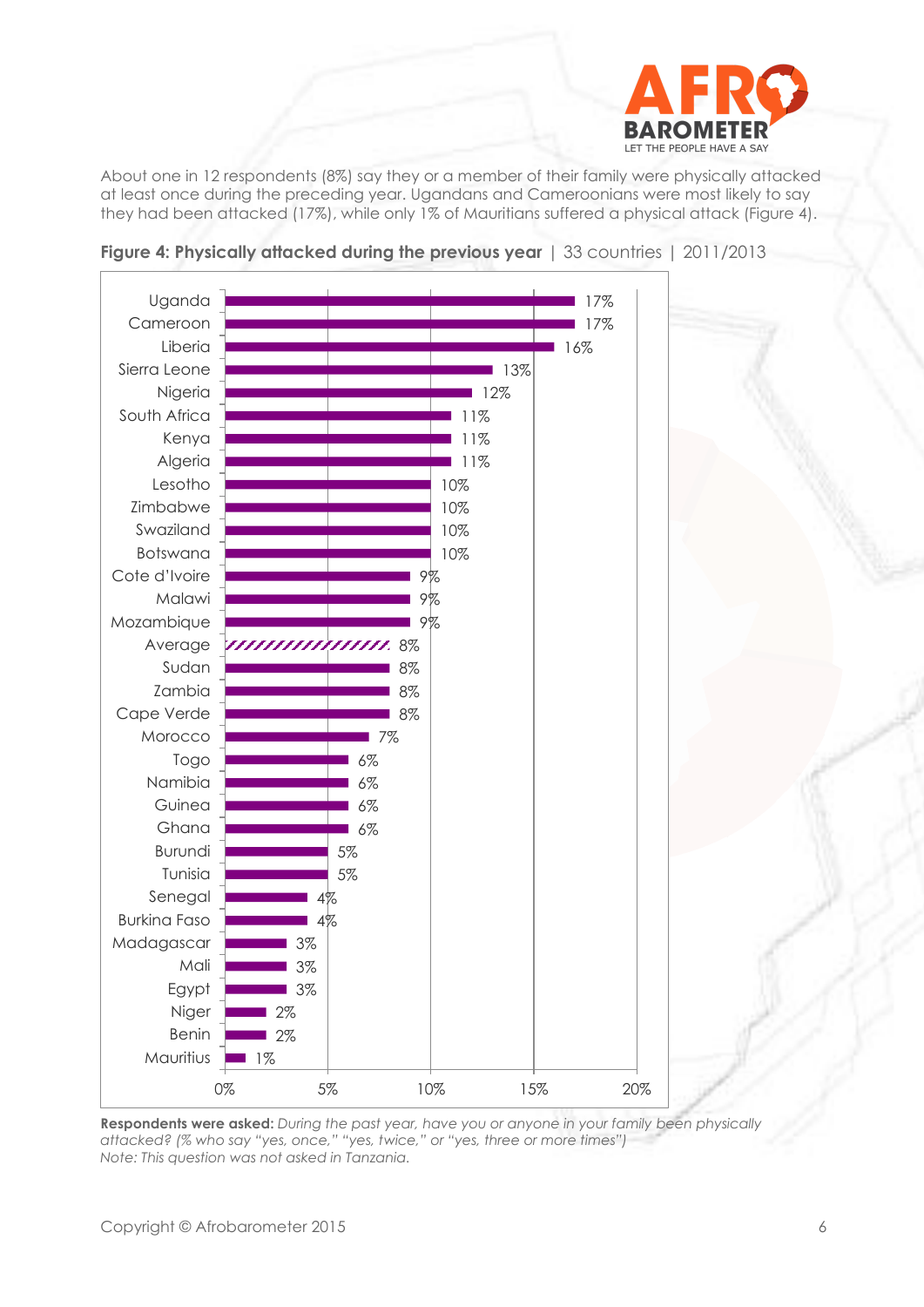

## **Reporting crime to the police**

Among those who were victims of crime in the 34 countries, more than half (56%) did not report the crime to the police. Citizens of Togo and Benin were least likely to report crimes to the police (79% of victims did not), while Algerians were most likely to report crimes (25% did not) (Figure 5).



**Figure 5: Crime victims not reporting crime to police** | 34 countries | 2011/2013

**Respondents who were victims of crime during the previous year were asked:** *Was such an incident reported to the police? (% who say "no")*

The main reasons why victims do not report crimes to the police, according to survey respondents, are issues related to police performance: Police don't listen or care (cited by 14% of respondents), police would demand a bribe (10%), police would not be able to do anything (8%), and police may be involved in the theft or assault (2%). Together, these issues related to police performance are cited by 34% of respondents across the 34 countries (Figure 6). Other reasons that are cited include that victims fear reprisal from the attacker (12%), that there is no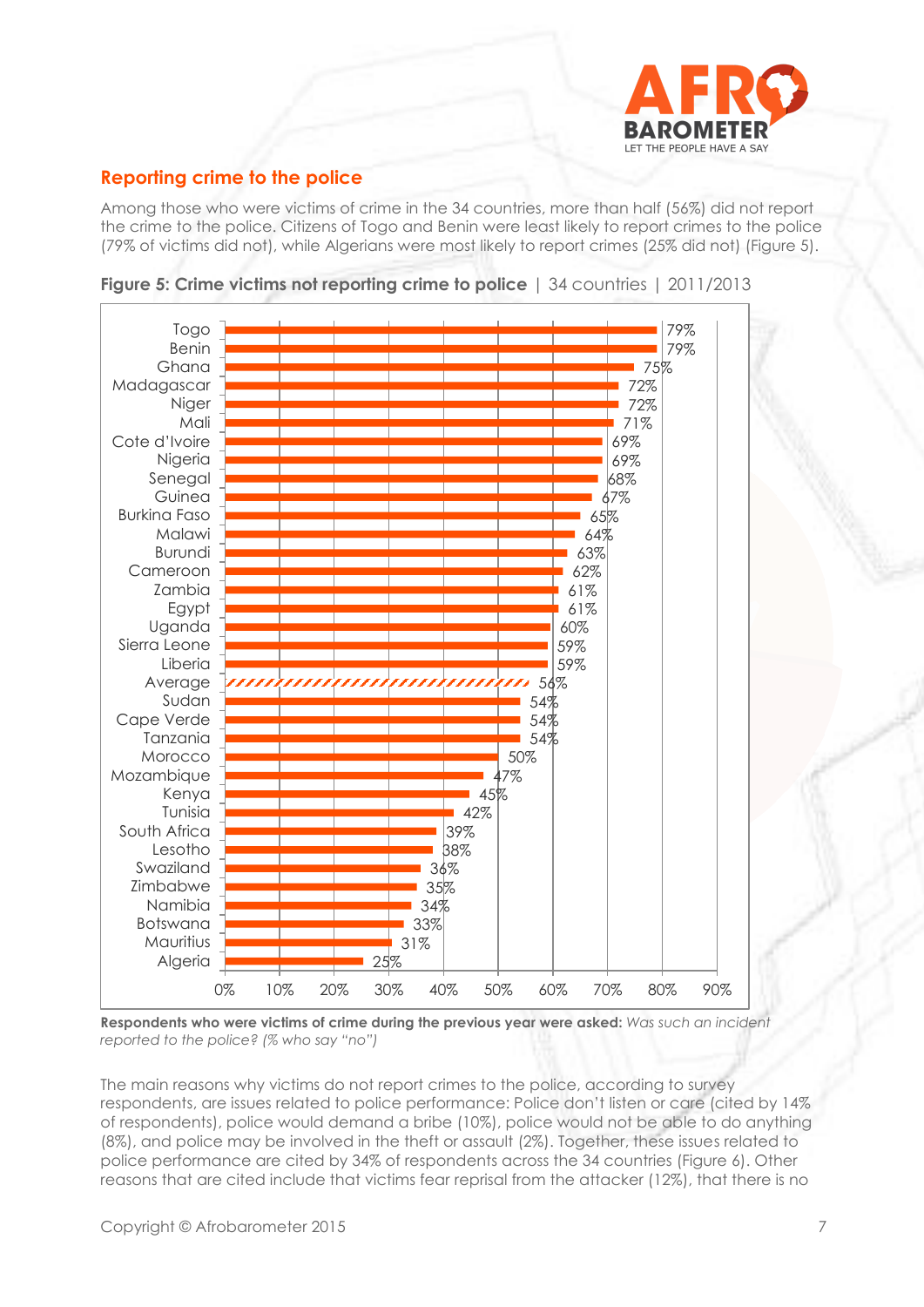

police station in the area (7%), and that the crime is reported to another authority (4%). About one in five respondents (18%) say that most people do report crimes to the police, while 18% cite other reasons, such as lack of time, feelings of shame on the victim's part, and lack of evidence.



#### **Figure 6: Reasons why crimes are not reported to the police** | 34 countries | 2011/2013

**Respondents were asked:** *Some people say that many crimes are never reported to the police. Based on your experience, what do you think is the main reason that many people do not report crimes like thefts or attacks to the police when they occur?*

Across 34 countries, about half (53%) of citizens say they would seek assistance first from the police, rather than from other people or organisations, if they were victims of a crime. North Africans are most likely to go to the police first for assistance (64%), while East Africans (43%) are least likely to seek police assistance first (Figure 7). Other frequently cited places for crime victims to go first for assistance include traditional leaders or courts, family and friends, local government officials, and street committees or local security organisations.



**Figure 7: First place to seek assistance after a crime** | by region | 2011/2013

**Respondents were asked:** *If you were a victim of crime in this country, who, if anyone, would you go to first for assistance?*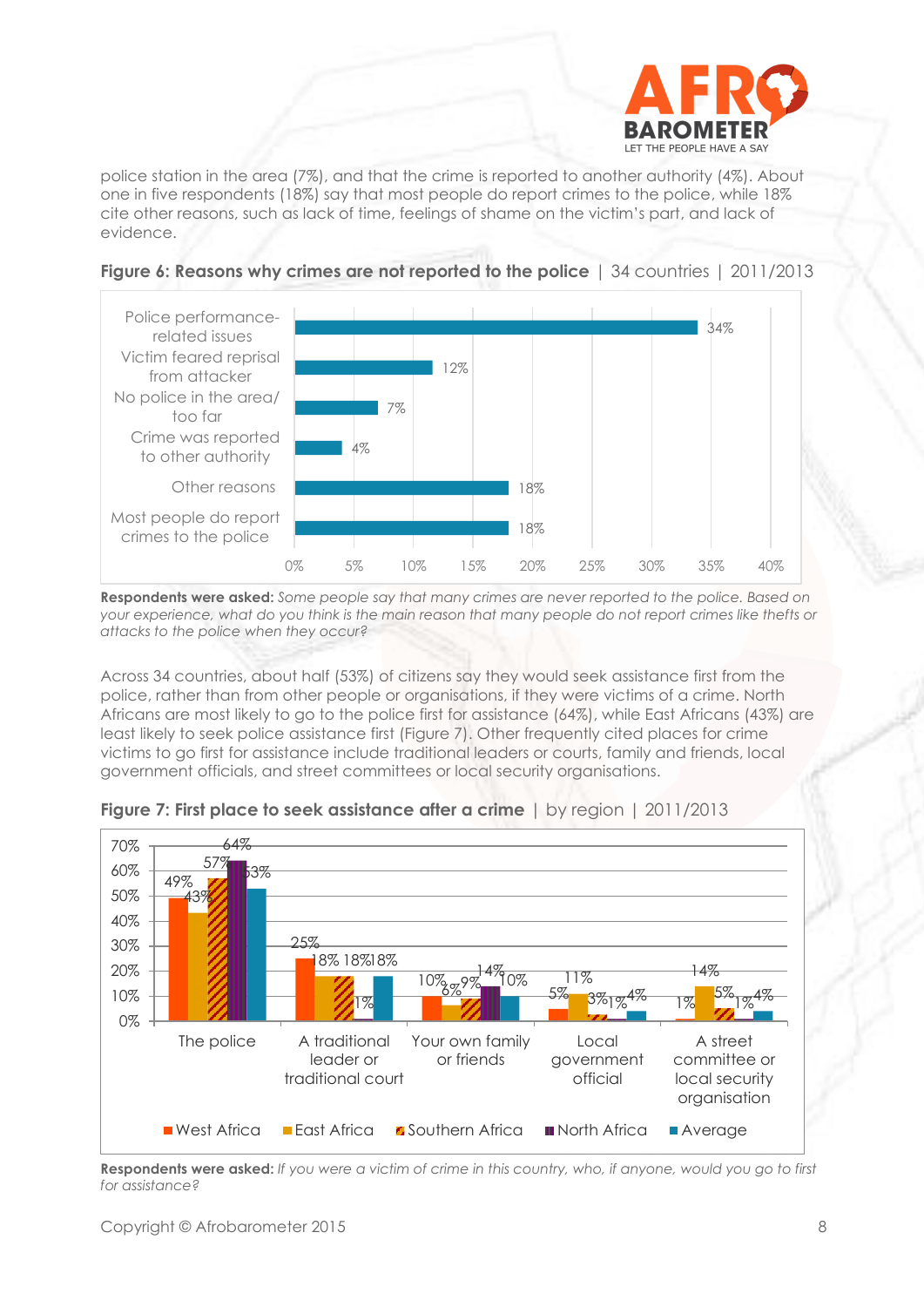

# **Ease of obtaining help from police**

Although a majority of Africans would seek assistance first from the police, only 41% of them say it is "easy" or "very easy" to get help from the police. As on other crime-related indicators, results vary widely among countries: In Algeria, more than three-fourths (78%) say it is "easy" or "very easy," compared to only 17% of Egyptians (Figure 8).





**Respondents were asked**: *In the past 12 months, have you requested assistance from the police? How easy or difficult was it to obtain the assistance you needed? (% who say "easy" or "very easy")*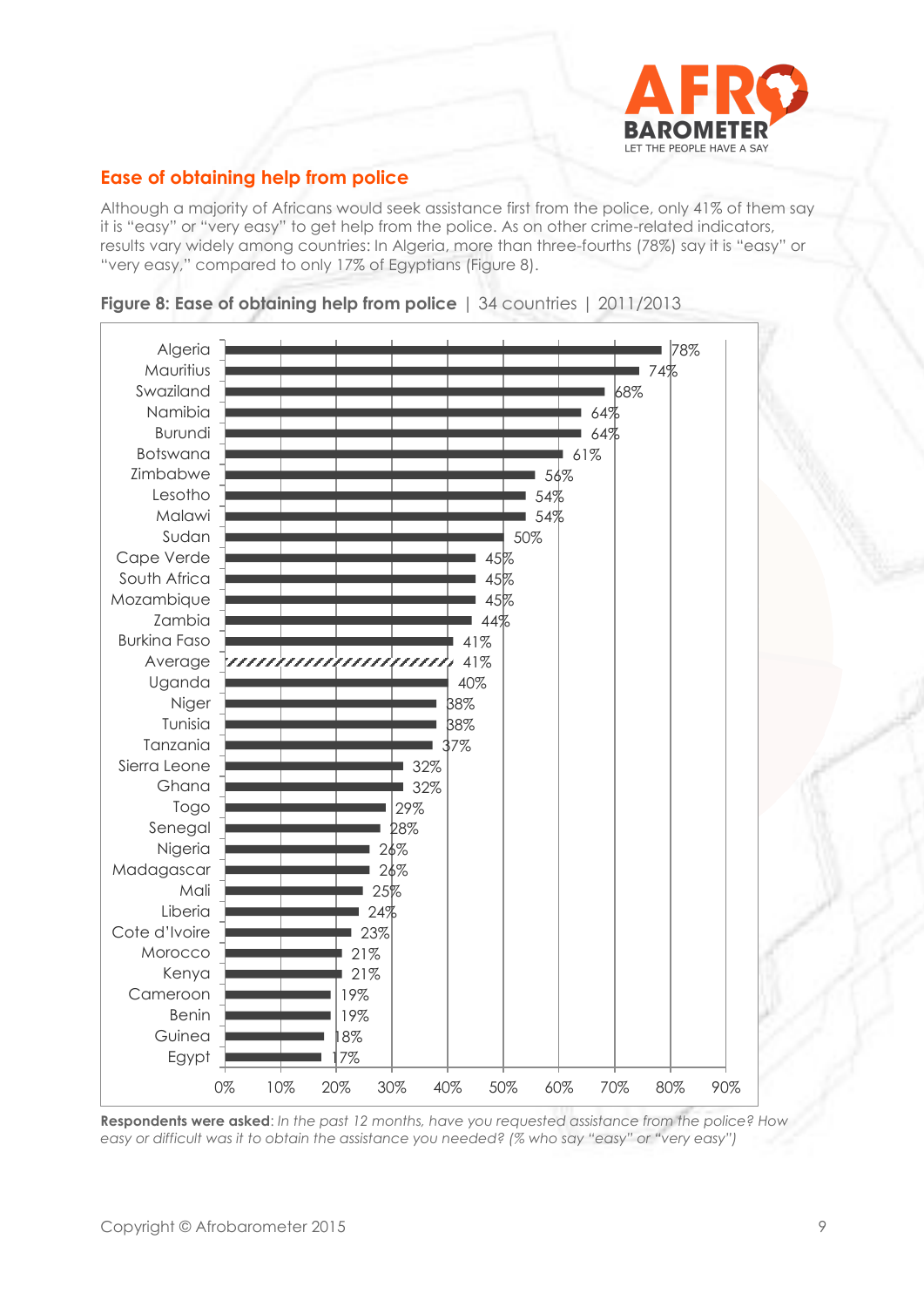

Across the 16 countries tracked since 2002/2003,<sup>1</sup> the proportion of survey respondents who said it is "easy" or "very easy" to obtain help from the police increased from 33% in 2002/2003 to 42% in 2011/2013. Namibia registered the largest increase (32 percentage points), doubling from 32% in 2002 to 64% in 2013 (Figure 9). Kenya is the only country where the proportion who said it is "easy" or "very easy" to obtain help from the police decreased (from 23% to 20%).



**Figure 9: Change in ease of getting help from police: Countries with greatest improvement** | 2002-2013

#### **Equality in treatment of women by police**

About one-third (32%) of respondents say that police "often" or "always" treat women differently than men. More than half of citizens in Sierra Leone (56%), Morocco (55%), and Sudan (51%) report frequent unequal treatment, compared to fewer than one in five in Algeria (19%), Mauritius (18%), and Botswana (15%) (Figure 10).

*<sup>(%</sup> saying "easy" or "very easy")*

**<sup>1</sup>** The 16 countries tracked since Round 2 in 2002/2003 are Botswana, Cape Verde, Ghana, Kenya, Lesotho, Malawi, Mali, Mozambique, Namibia, Nigeria, Senegal, South Africa, Tanzania, Uganda, Zambia, and Zimbabwe.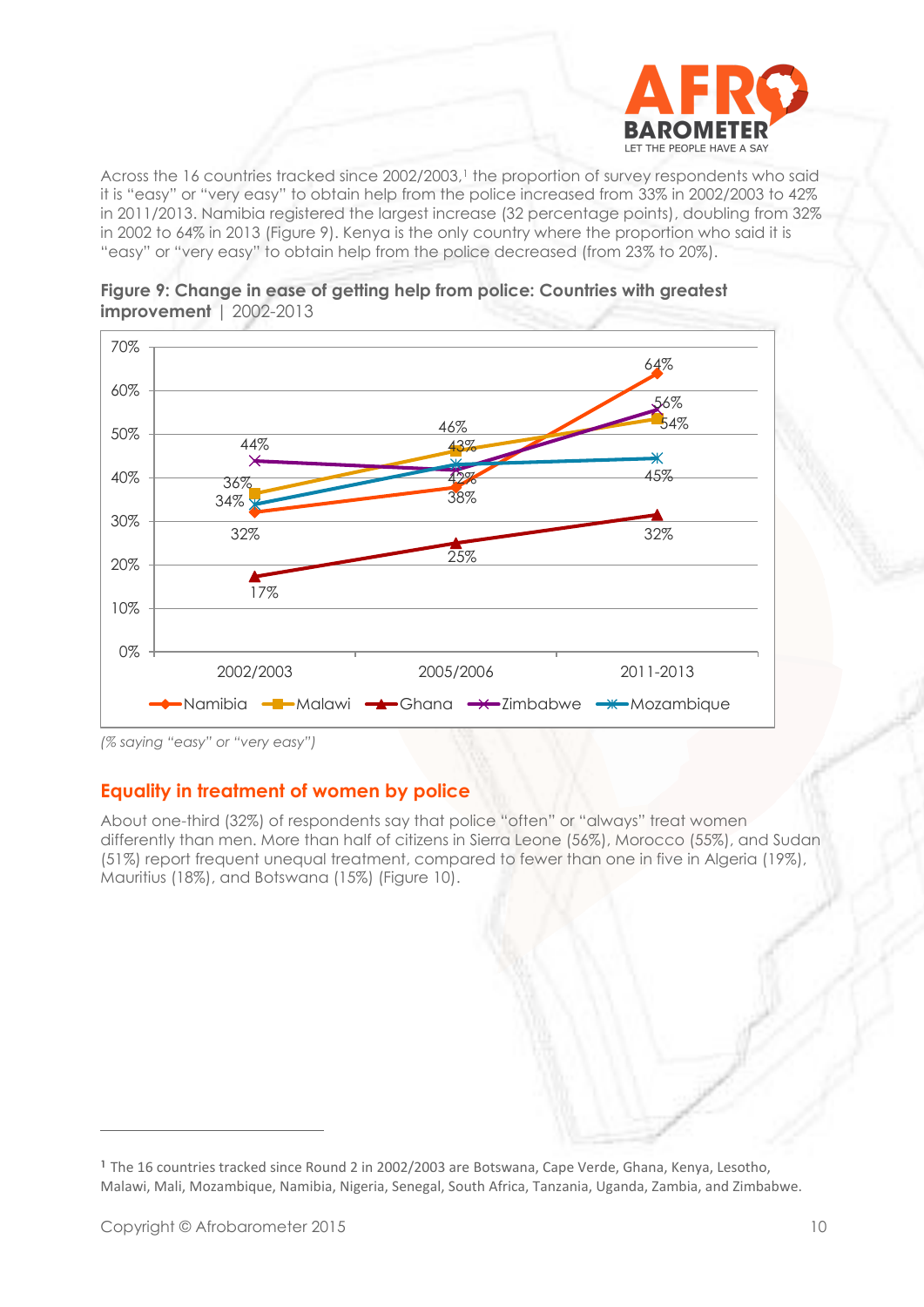



**Figure 10: Women treated unequally by police** | 34 countries | 2011/2013

*Respondents were asked: In your opinion, how often, in this country, are women treated unequally by the police and courts? (% who say "always" or "often")*

#### **Government performance in fighting crime**

When asked about the most important problems in their country that government should address, the issue of crime/insecurity ranks eighth overall; on average across 34 countries, 5% of respondents cite it among their top three issues.

Fewer than half (48%) of respondents, on average, say their government is doing "fairly well" or "very well" in fighting crime. The Botswana government received the highest approval rating, with 77% of respondents giving it high marks, while the Egyptian government received the lowest (11%) (Figure 11).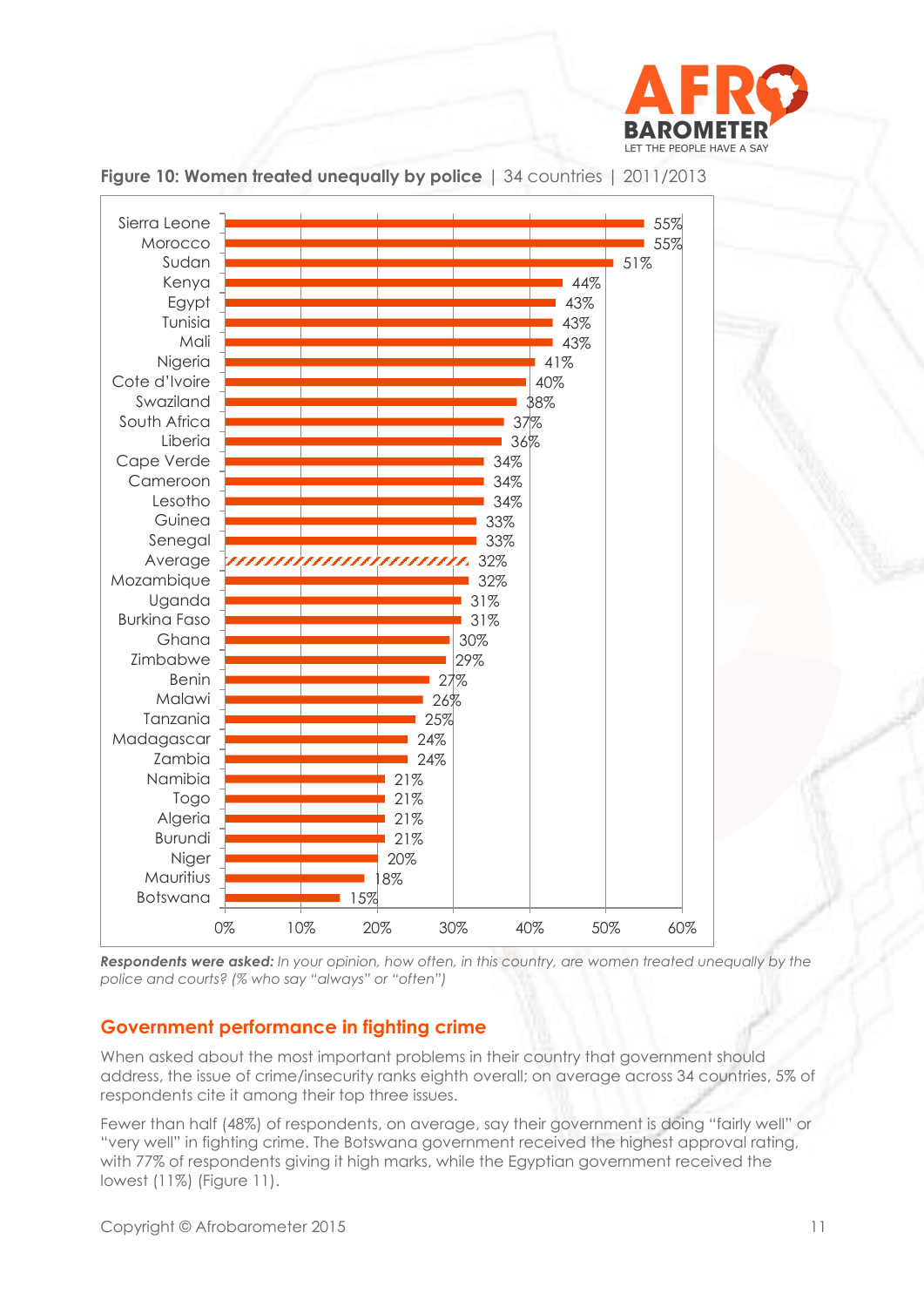



**Figure 11: Government performance in fighting crime** | 34 countries | 2011/2013

*Respondents were asked: How well or badly would you say the current government is handling the following matters, or haven't you heard enough to say: Reducing crime? (% who say "fairly well" or "very well")*

Across the 16 countries in which Afrobarometer surveys have been conducted since 2002/2003, the proportion of citizens who approve of government performance in fighting crime has only fluctuated slightly over time, averaging between 49% and 53% across the four survey cycles. But some individual countries show either positive or negative trends. Malawi has the largest increase in public approval (31 percentage points), followed by Botswana, South Africa, and Cape Verde (Figure 12), while Kenya and Mali register the largest decreases (21 percentage points) (Figure 13).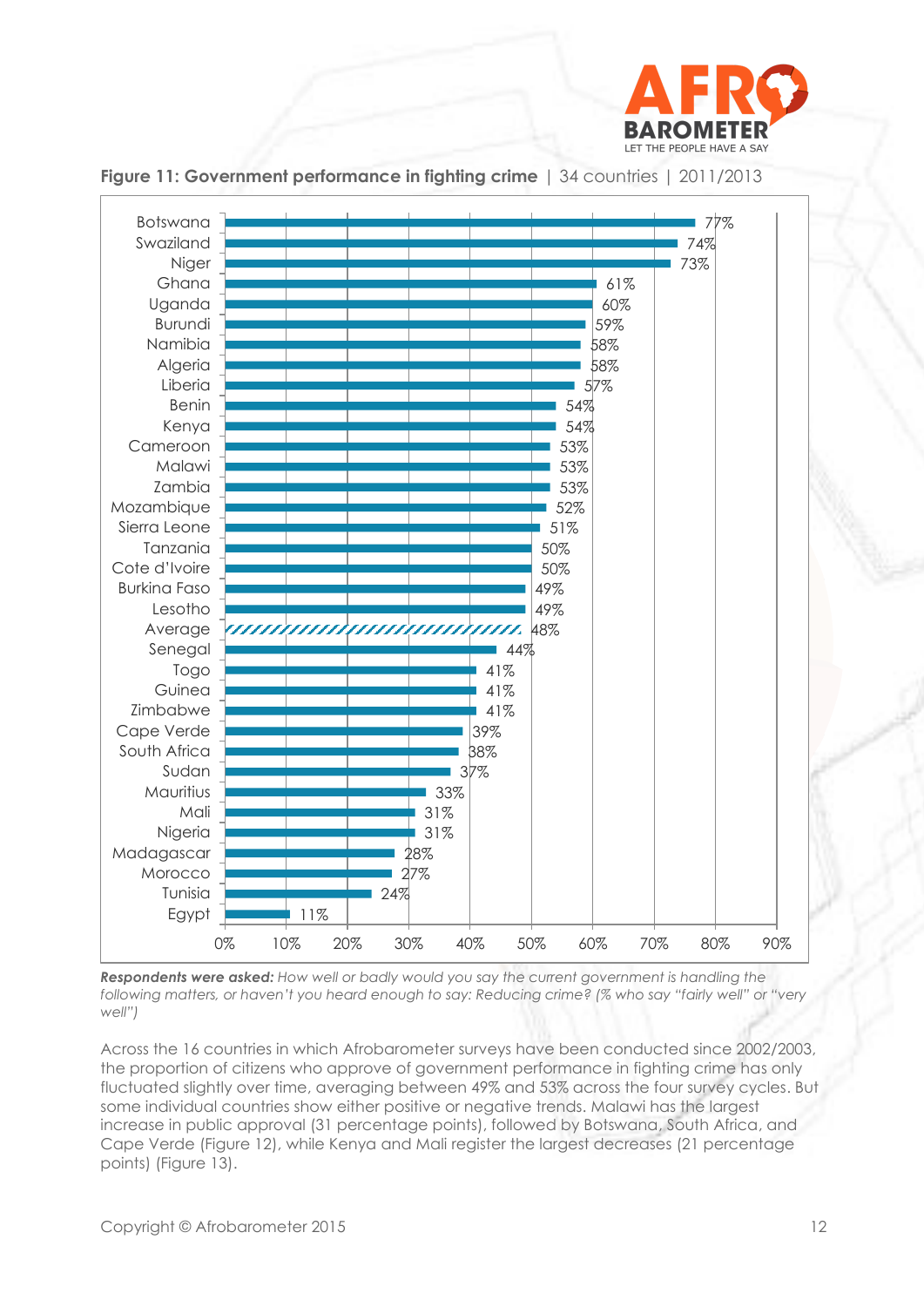



**Figure 12: Government performance in fighting crime: Countries with largest increase in public approval** | 2002-2013

*(% saying "fairly well" or "very well")*





To further explore this data, please visit Afrobarometer's online data analysis facility at www.afrobarometer.org/online-data-analysis.